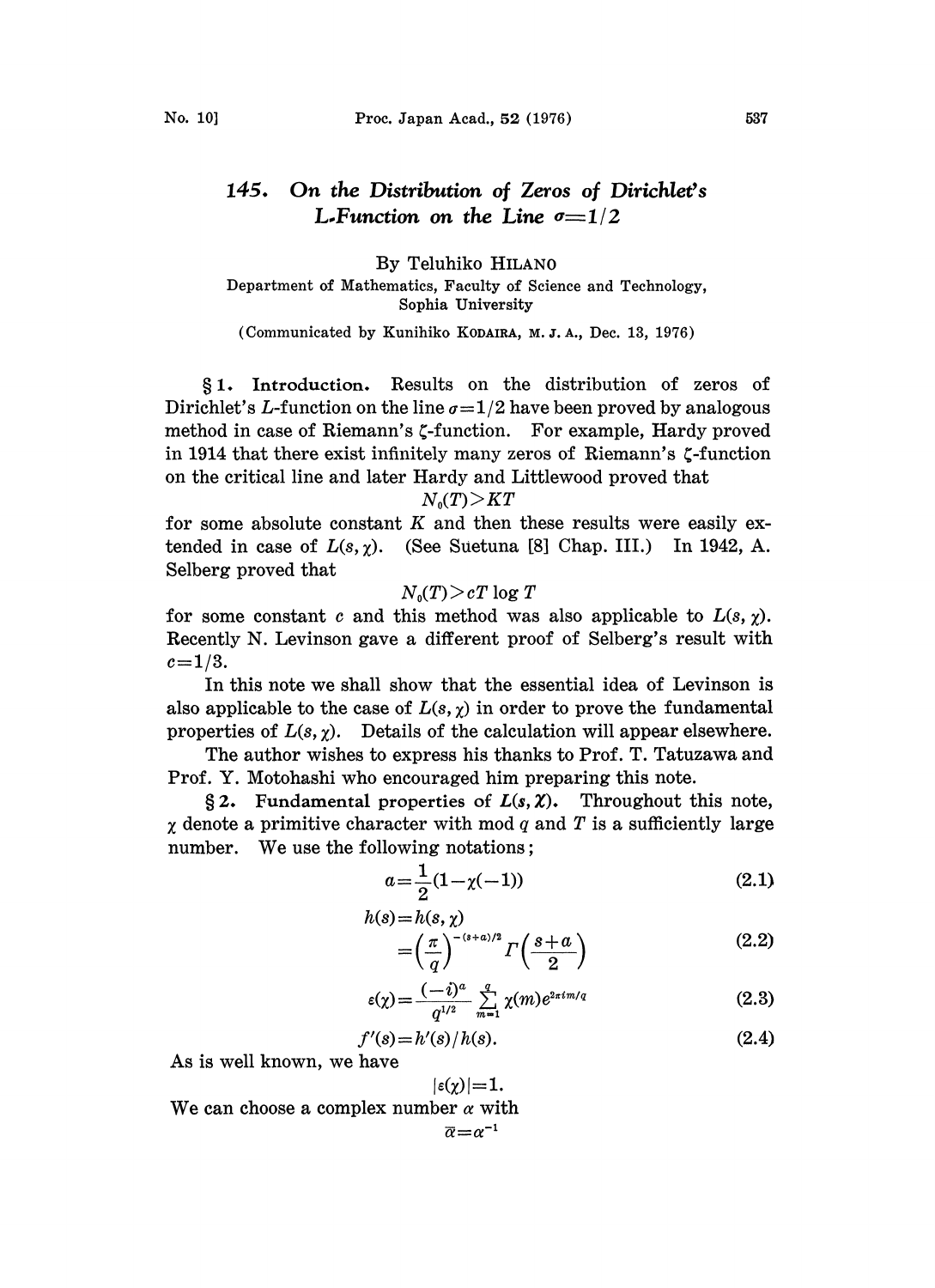such that

$$
\alpha^{-2} = \varepsilon(\chi). \tag{2.5}
$$

Then we can write the functional equation of 
$$
L(s, \chi)
$$
 as

$$
\alpha h(s)L(s,\chi) = \overline{\alpha}h(1-s)L(1-s,\overline{\chi}).\tag{2.6}
$$

We differentiate both sides of (2.6) and eliminate  $L(1-s, \bar{\gamma})$  from there. We get

$$
\alpha h(s)L(s, \chi)(f'(s) + f'(1-s)) = -(\alpha h(s)L'(s, \chi) + \bar{\alpha}h(1-s)L'(1-s, \bar{\chi})).
$$
\n(2.7)

The right hand side of (2.7) is real for  $s=1/2+it$ . But for  $|\sigma| \leq 10$  and  $t \geq 1$ , we have

$$
f'(s) + f'(1-s) = \log \frac{qt}{2\pi} + O\left(\frac{1}{|t|}\right)
$$
 (2.8)

and then

$$
f'(s) + f'(1-s) \neq 0
$$

 $\frac{1}{|t|}$  (2.8)<br>0, either side of (2.7) is for sufficiently large t. Hence if, for large  $t>0$ , either side of (2.7) is zero, we have  $h(s)L(s, \gamma) = 0.$ 

But, for all s, we get

 $h(s) \neq 0,$ 

then we get

$$
L(s,\chi)=0.
$$

Now we have just proved

Theorem A. Let  $\gamma$  be a sufficiently large number. Then  $\rho=1/2$ .  $+i\gamma$  is a zero of  $L(s, \chi)$  if and only if  $\rho$  is also a zero of  $\text{Re }\alpha h(s)L'(s, \chi)$ .

We can immediately prove

Corollary B. Under the same assumption of Theorem A, if  $\rho$  is a zero of  $L'(s, \chi)$ , then  $\rho$  is also a zero of  $L(s, \chi)$ .

Now we calculate the number of zeros  $\rho = 1/2 + it$  of  $\text{Re } \alpha h(s) L'(s, \chi)$ . We put

$$
G(s) = G(s, \chi) = L(s, \chi) + L'(s, \chi) / (f'(s) + f'(1 - s)).
$$
\n(2.9)

From (2.7) and the functional equation, we get

$$
\alpha h(s)L'(s,\chi) = -\bar{\alpha}h(1-s)(f'(s) + f'(1-s))G(1-s,\bar{\chi}).
$$
\n(2.10)

Hence we may count the number of zeros of

$$
g(t) = \text{Re}\,\alpha h(s)(f'(s) + f'(1-s))G(s, \chi),\tag{2.11}
$$

where  $\sigma=1/2$ , instead of Re  $\alpha h(s)L'(s,\chi)$ . Furthermore we remark that

$$
G(s,\chi)\!=\!0
$$

if and only if  $L'(s, \chi) = 0$ .

Now the zeros of  $g(t)$  may occur in two cases;

i)  $G(s) \neq 0$  and

$$
\arg \alpha h(s)(f'(s) + f'(1-s))G(s) \equiv \frac{\pi}{2} \mod \pi \tag{2.12}
$$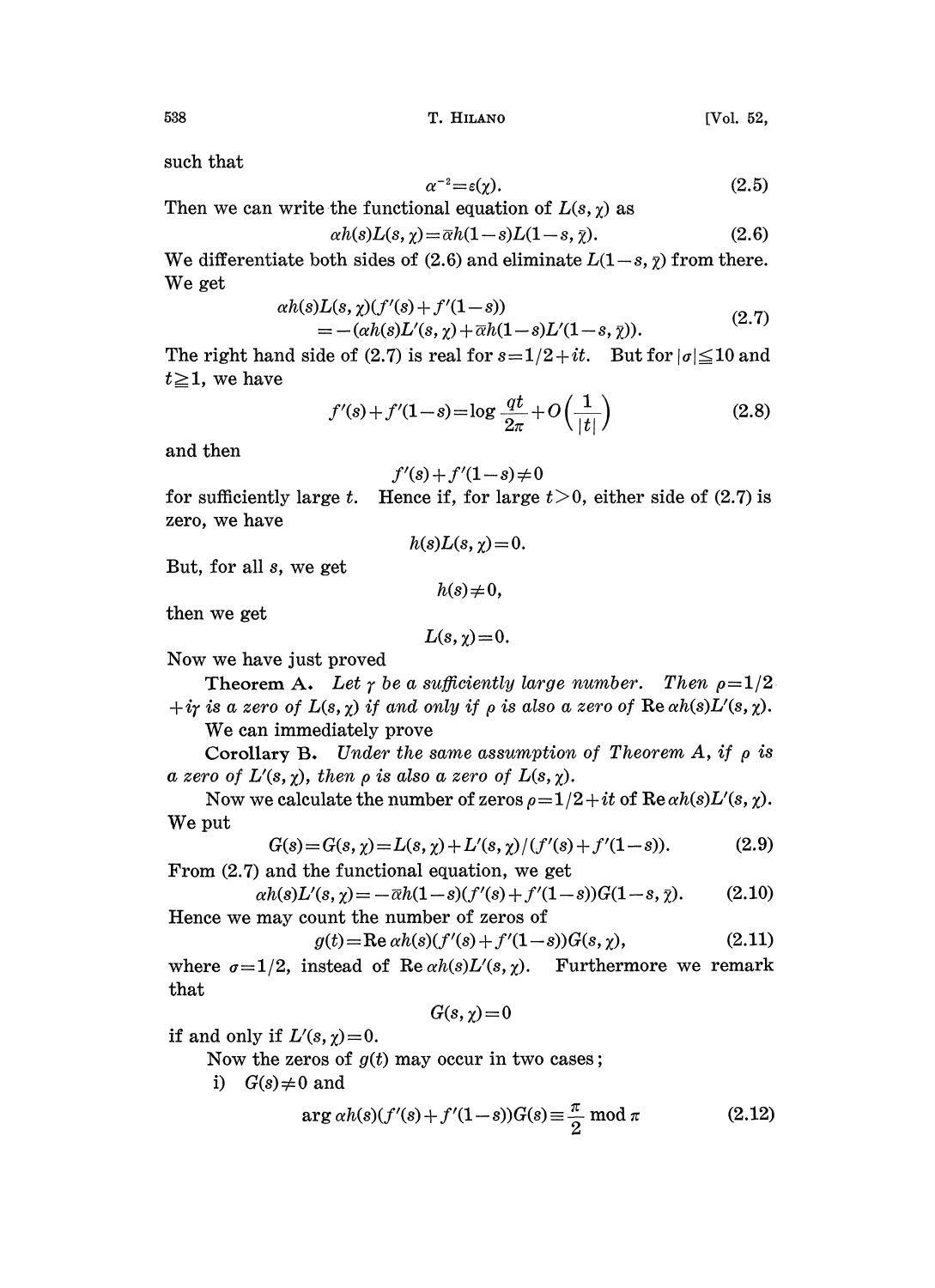$$
ii) \tG(s)=0.
$$

For simplicity of the following arguments, we assume that neither  $t=T$  nor  $T+U$  is zero of  $g(t)$ . There exist  $N<sub>1</sub>$  zeros with multiplicity and  $N'_1$  distinct zeros of  $L'(s, \chi)$  on the segment  $[1/2+iT, 1/2+i(T+ U)].$ We divide it into  $N_1' + 1$  subintervals by  $\rho'_{i} = 1/2 + i\gamma_{i}^{(1)}(\gamma_{i}^{(1)} < \gamma_{i+1}^{(1)})$ , which are distinct zeros of  $L'(s, \chi)$ . Let  $W_i$  denote the change of the argument of  $\alpha h(s)(f'(s) + f'(1-s))G(s)$  on the *j*-th subinterval. Then there exist at least

$$
\sum \left( \left[ \frac{W_j}{\pi} \right] - 1 \right) + N_1 + N_2' \geq \frac{1}{\pi} \sum W_j + N_1 - N_1' - 2 \tag{2.13}
$$

zeros of  $g(t)$  from Corollary B and above remarks. To calculate  $\sum W_i$ , we use the same method of Levinson. Hence we get<br>  $\sum W_j = A \arg h(s) + \sum V_j + O(1)$ 

$$
\sum W_j = \Delta \arg h(s) + \sum V_j + O(1)
$$
  
=  $\frac{U}{2} \log \frac{qT}{2\pi} + \sum V_j + O\left(\frac{U^2}{T} + 1\right),$ 

where  $V_j$  is the change of arg  $G(s)$  along the j-th subinterval. On the other hand, we have

 $-(\sum V_i + \pi N_i) = 2\pi (N_a(D) - N_i) + O(\log qT),$ 

where  $D$  is the region defined by

$$
1/2 \leq \sigma \leq 3\nT \leq t \leq T + U
$$

and  $N<sub>g</sub>(D)$  is the number of zeros of  $G(s)$  in D. Hence we get Theorem C. We have

$$
N_0(T+U,\chi)-N_0(T,\chi)\geqq \frac{U}{2\pi}\log\frac{qT}{2\pi}-2N_\sigma(D)+O\Big(\frac{U^2}{T}+1\Big).
$$

§3. Main theorem. Now we may estimate  $N_{\psi q}(D)$  instead of  $N<sub>g</sub>(D)$  because we need upper bound of  $N<sub>g</sub>(D)$ . We put

$$
\psi(s) = \sum_{n \leq x} \frac{\chi(n) b_n}{n^s}
$$

where  $b_n$  is the same as that in Levinson. Using Littlewood theorem and the approximate functional equation of  $L(s, \chi)$  (See Lavrik [2], [3] or Motohashi [6]), we get similar formulas as  $(2.5)$ ,  $(2.6)$  and  $(2.20)$ – $(2.27)$ of [4]. We can estimate terms corresponding to those I's as before and finally we prove

Main theorem. For  $\varepsilon > 0$ , we assume that  $\log q < (\log T)^{1-\epsilon}$ 

and put

$$
L = \log \frac{qT}{2\pi},
$$

and

$$
U = \frac{T}{qL^4}, \qquad X = \left(\frac{qT}{2\pi}\right)^{1/2} / (q^{5/2}L^8).
$$